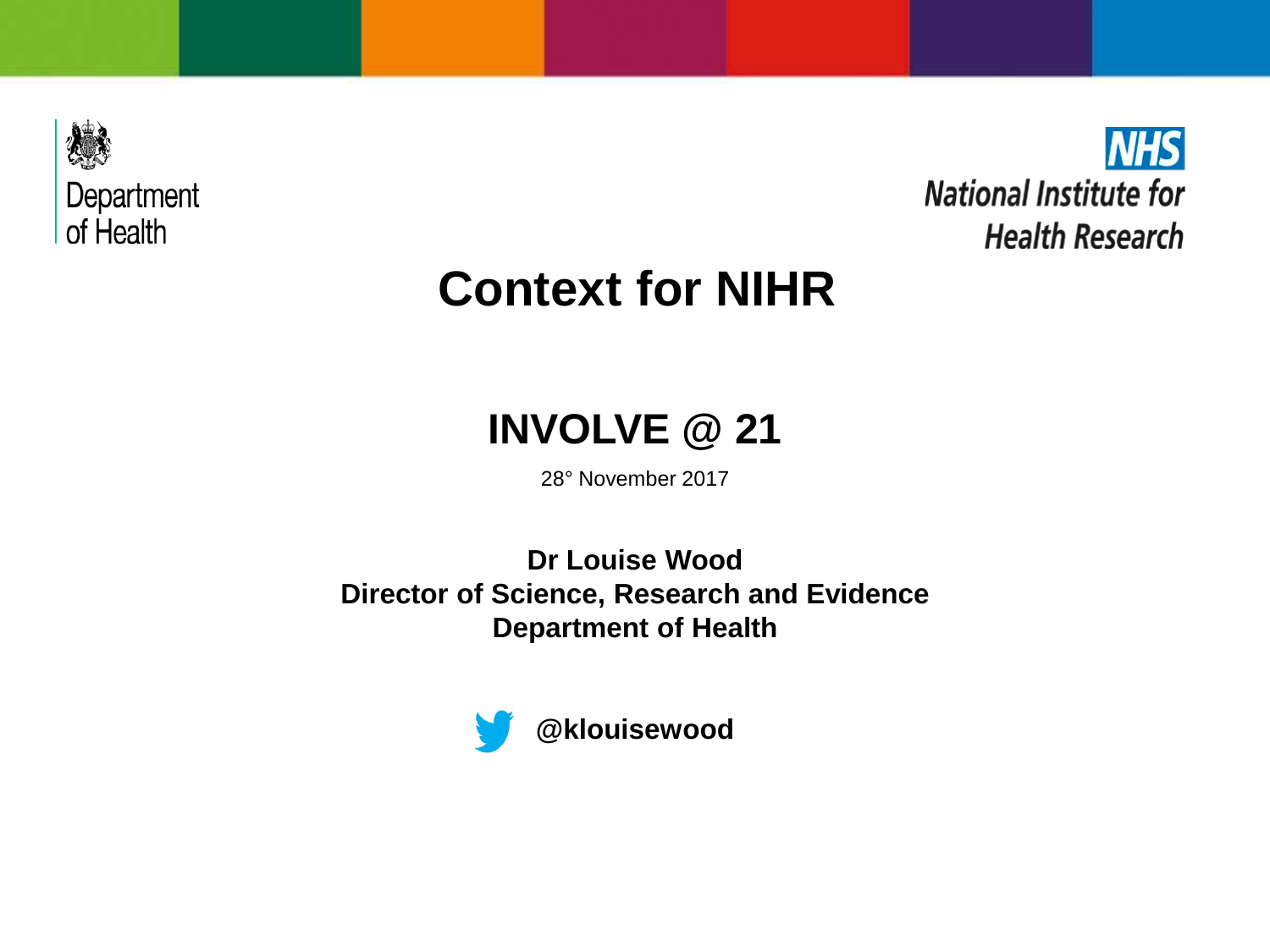# **CURRENT CONTEXT**

### **NHS National Institute for Health Research**









NHSE – Five Year Forward View Next



Industrial Strategy **UKRI & ICRF** Brexit **Brexit Contract General Data Protection Regulations** 



Department for Digital, Culture Media & Sport

#### steps General Election 2017<br>Accelerated Access Review

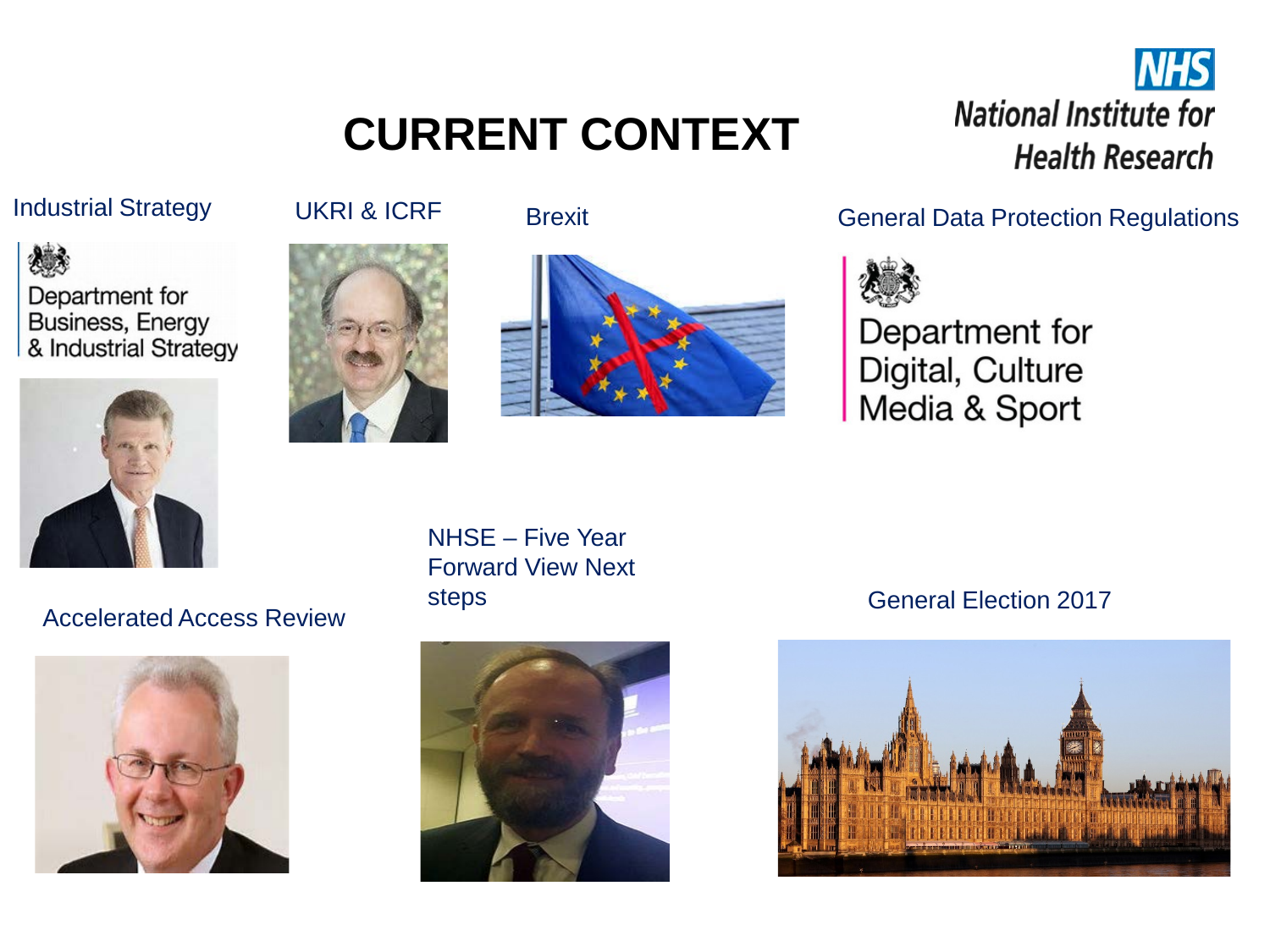**As life expectancy increases disability increases more: all countries, UK highlighted (GBD 2013)**

**NHS National Institute for Health Research** 

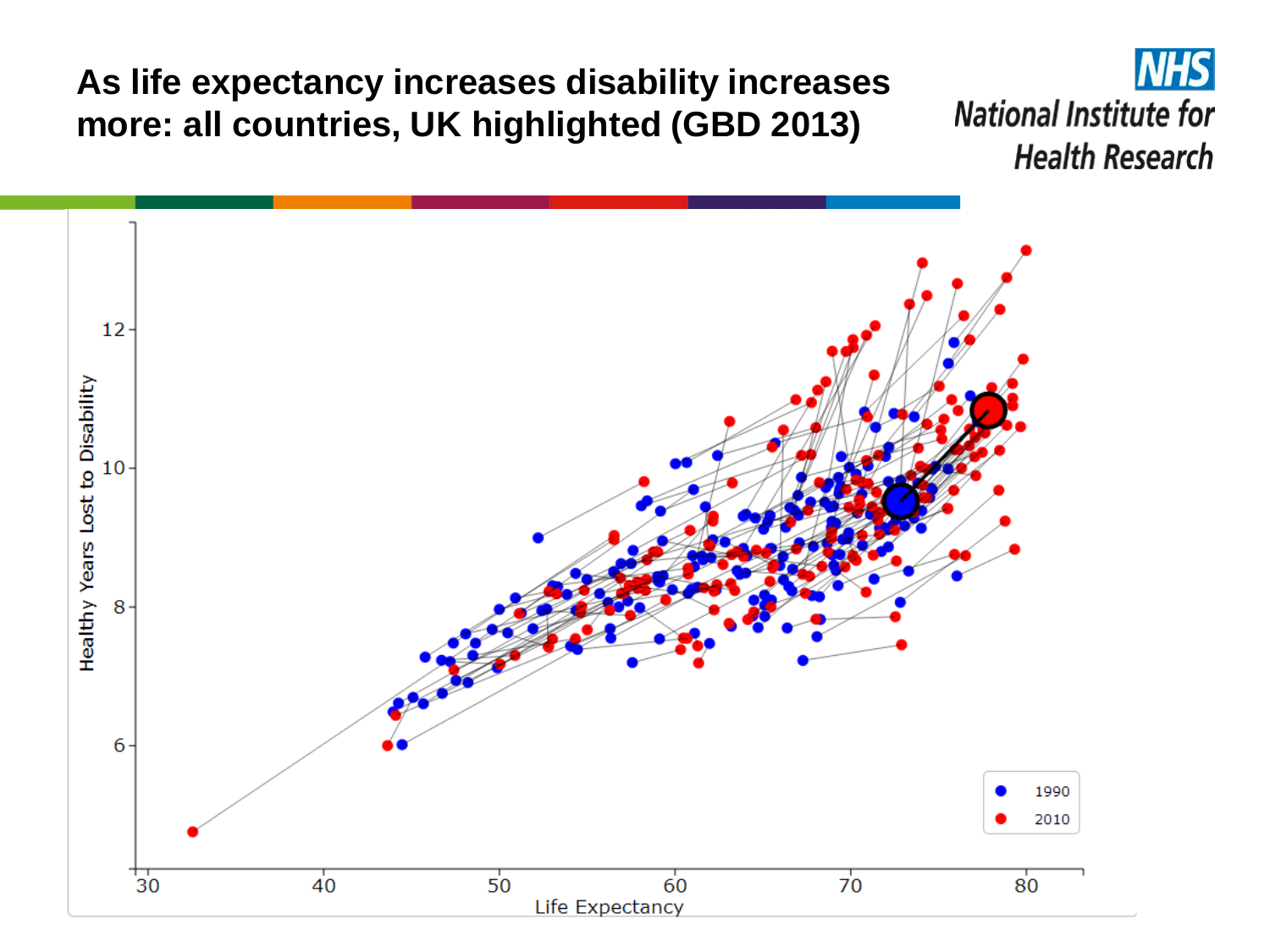### **Population 85 and over: 1992, 2015, 2033** *(ONS).*



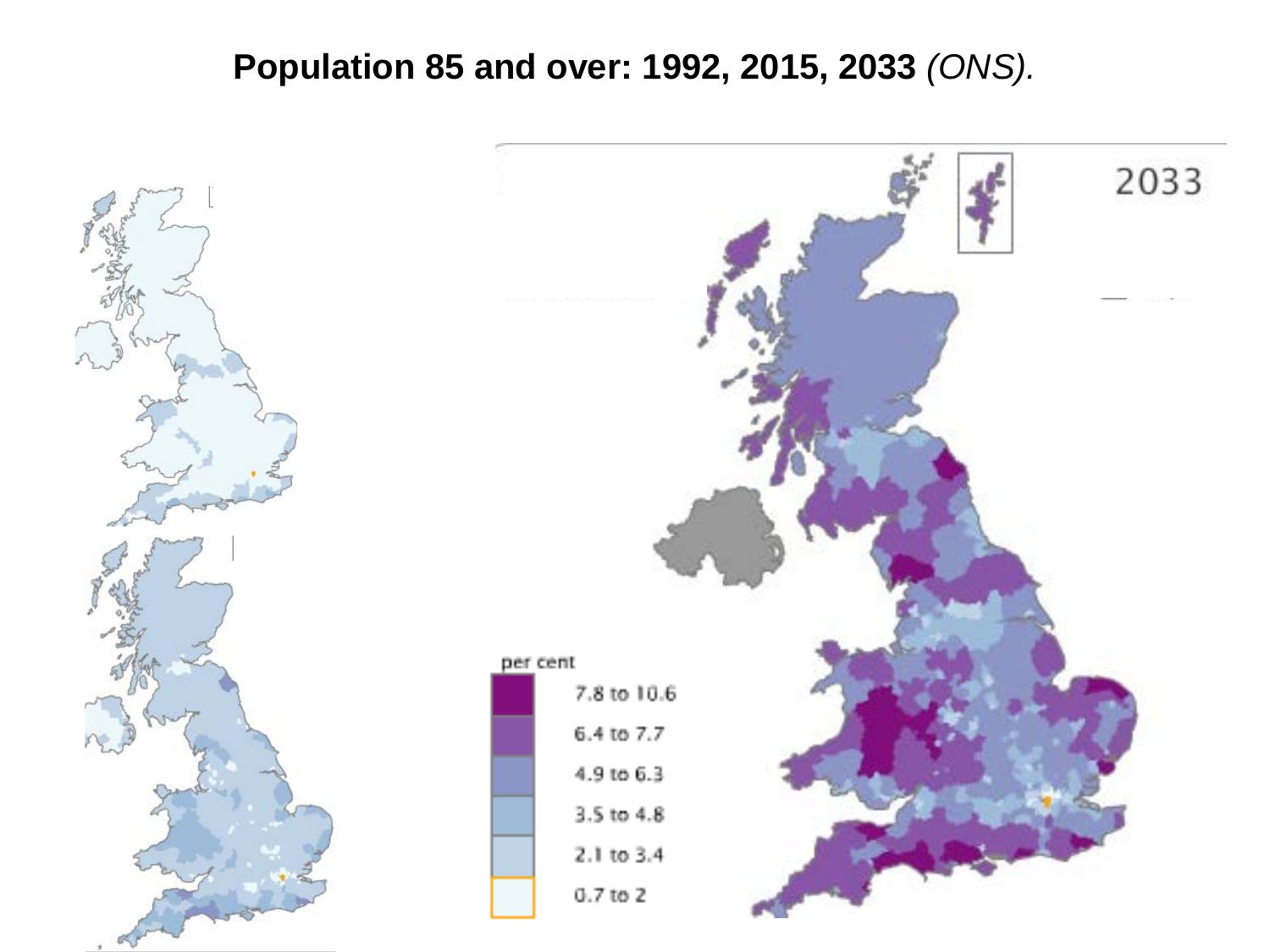# **NIHR "HEALTH FUTURES" 20 YEAR FORWARD LOOK**



Differences in state of health & provision of healthcare and differential impact e.g by geography

Key drivers for change  $\vert$   $\vert$  Major trends in

Which issues are overstated & why? Which issues are

health & healthcare

understated & why?

#### [http://smapp2rand.org/surv4/TakeSurvey.aspx?SurveyID=84KM47m5](http://smapp2rand.org/surv4/TakeSurvey.aspx?surveyID=84KM47m5)



roving the health of the public by 2040





KALEIDOSCOPE HEALTH & CARE

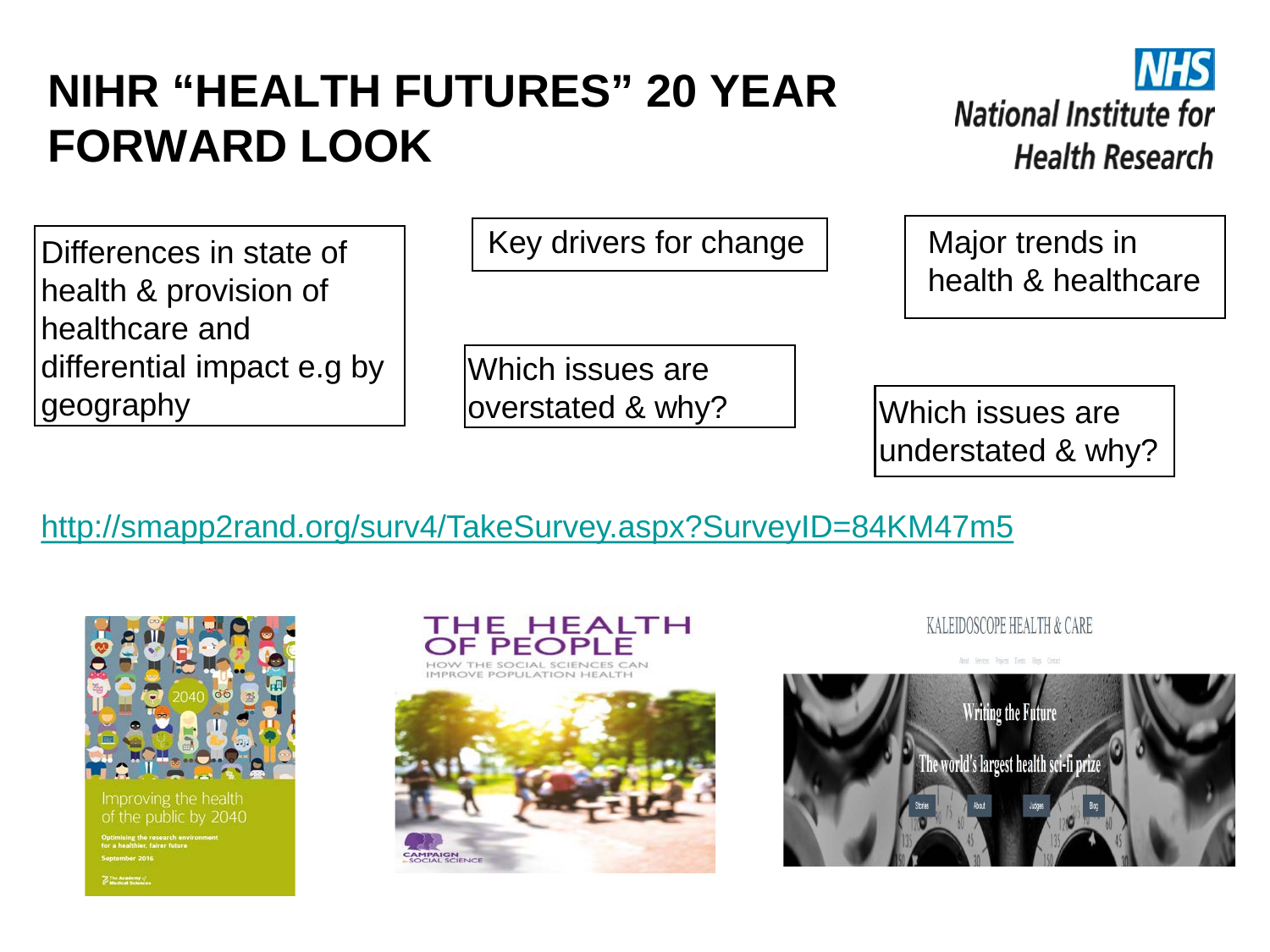## **NHS National Institute for Health Research**



## **Future of Health**

Findings from a survey of stakeholders on the future of health and healthcare in England

Jennie Corbett, Camilla d'Angelo, Lorenzo Gangitano, Jon Freeman

Link: https://www.rand.org/pubs/research\_reports/RR2147.html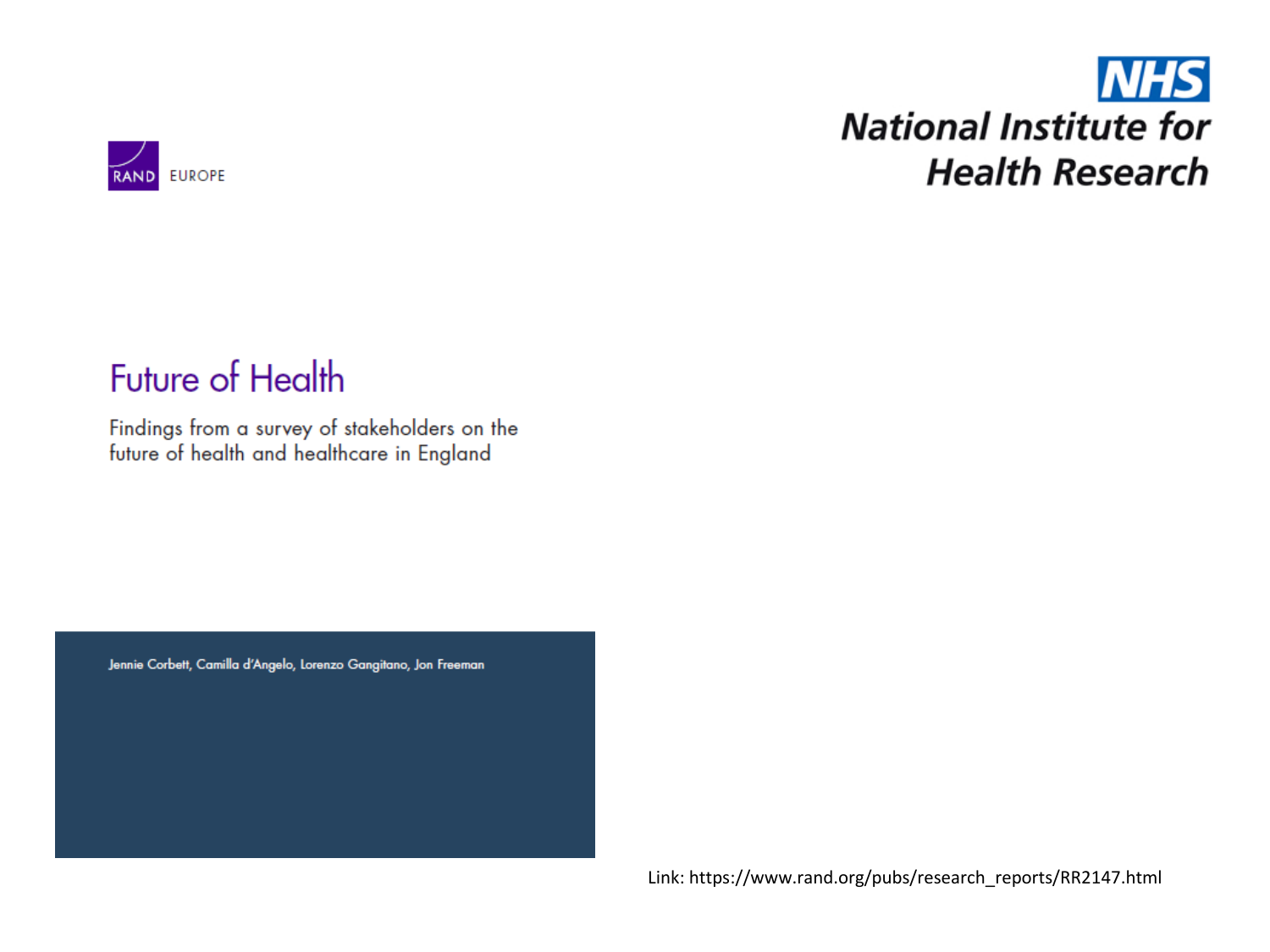

- **Transformation** in organisation and delivery of health and social care
- **Patient expectations and voice** are growing
- Increasing **health inequalities** driven by wider determinants
- Challenge of **lifestyle and environmental drivers** for public health needs – obesity and air pollution
- Growing burden of **mental ill-health** (young and old highlighted)
- **Demographic pressures** (ageing population with multi-morbidities)
- Challenge of keeping pace with **advances in technology** and positive/ negative consequences of new personal digital devices
- **Global challenges** and changing patterns of disease infectious disease – climate change and AMR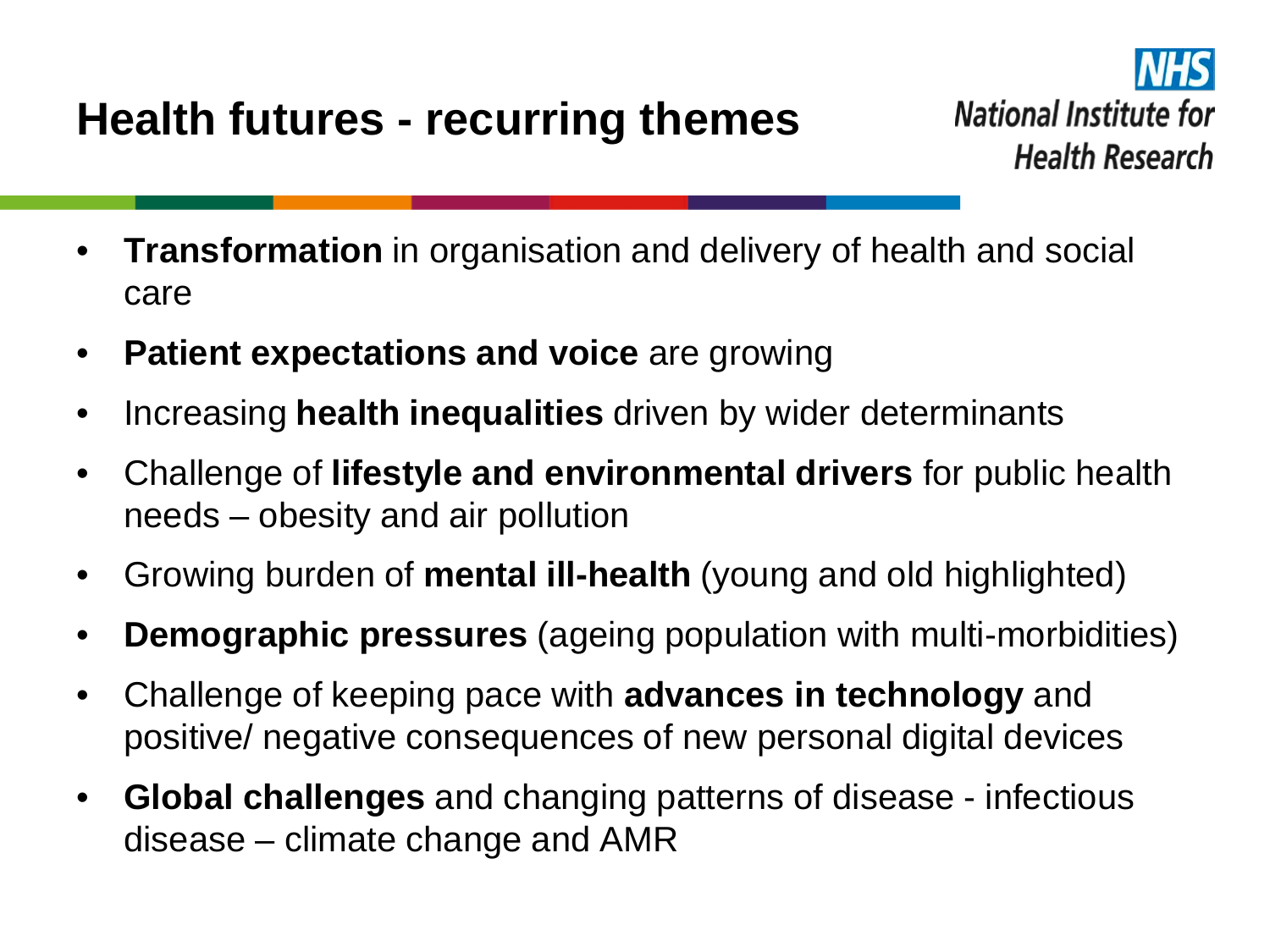

- Welcome life course approach *"What does it mean to be born well, live well and die well?"*
- Over-medicalised view of the future reflects "the bubble"
- Self management not straight-forward issue for patients
- Discussion on inequalities not reflective of patient experience
- Perceived reluctance to grapple with implementation
- Danger of "ghettoising" public involvement need new methods and approaches

"The future is about equality not coding"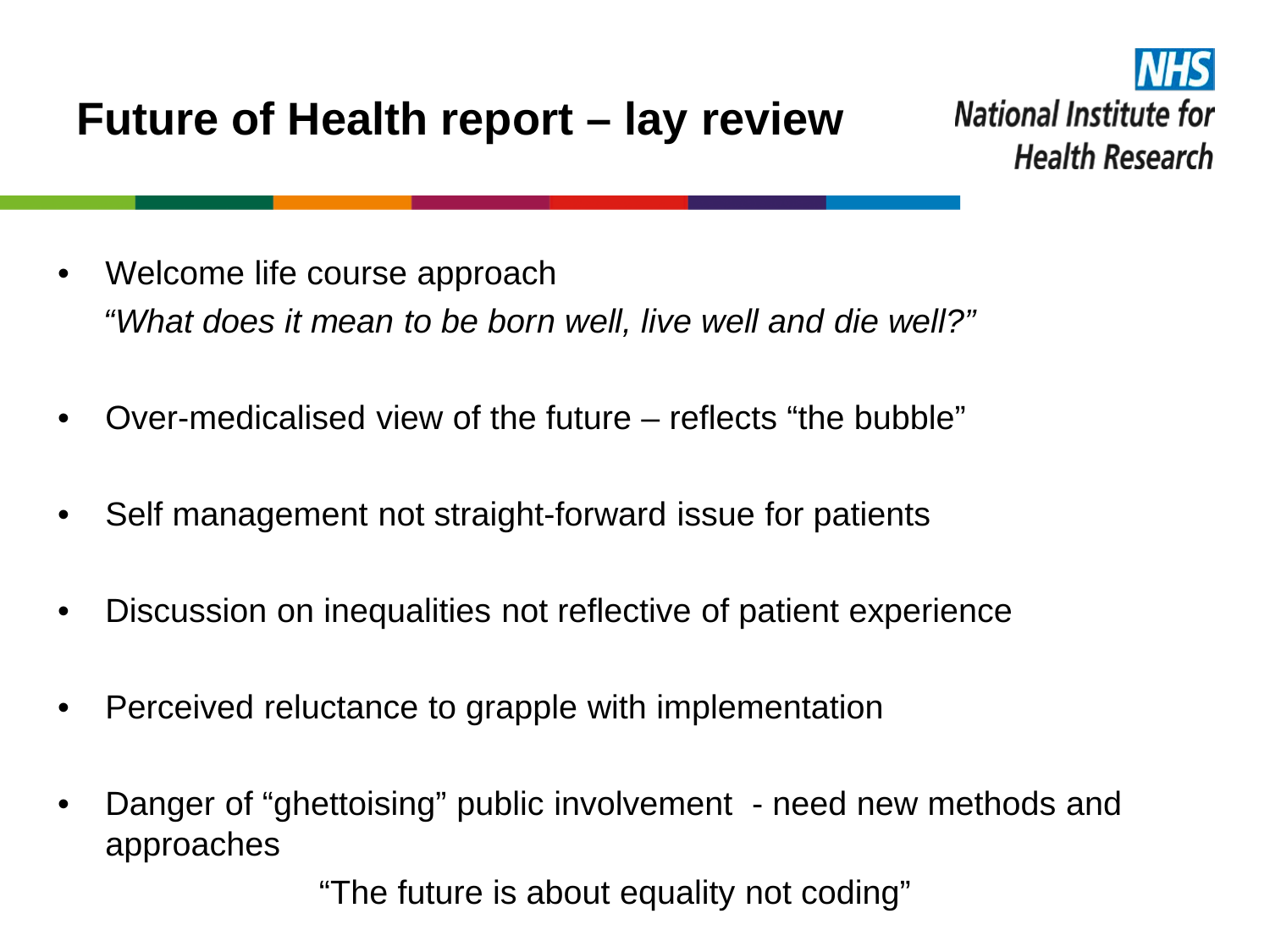# **DH ask of INVOLVE @ 21**



- Learn from other & share expertise
- Regional collaboration patient groups, charities, members of the public etc - NIHR Research Design Service partnership
- Expand & deepen public involvement inclusiveness and diversity
- Implement public involvement standards expect all NIHR to work with them